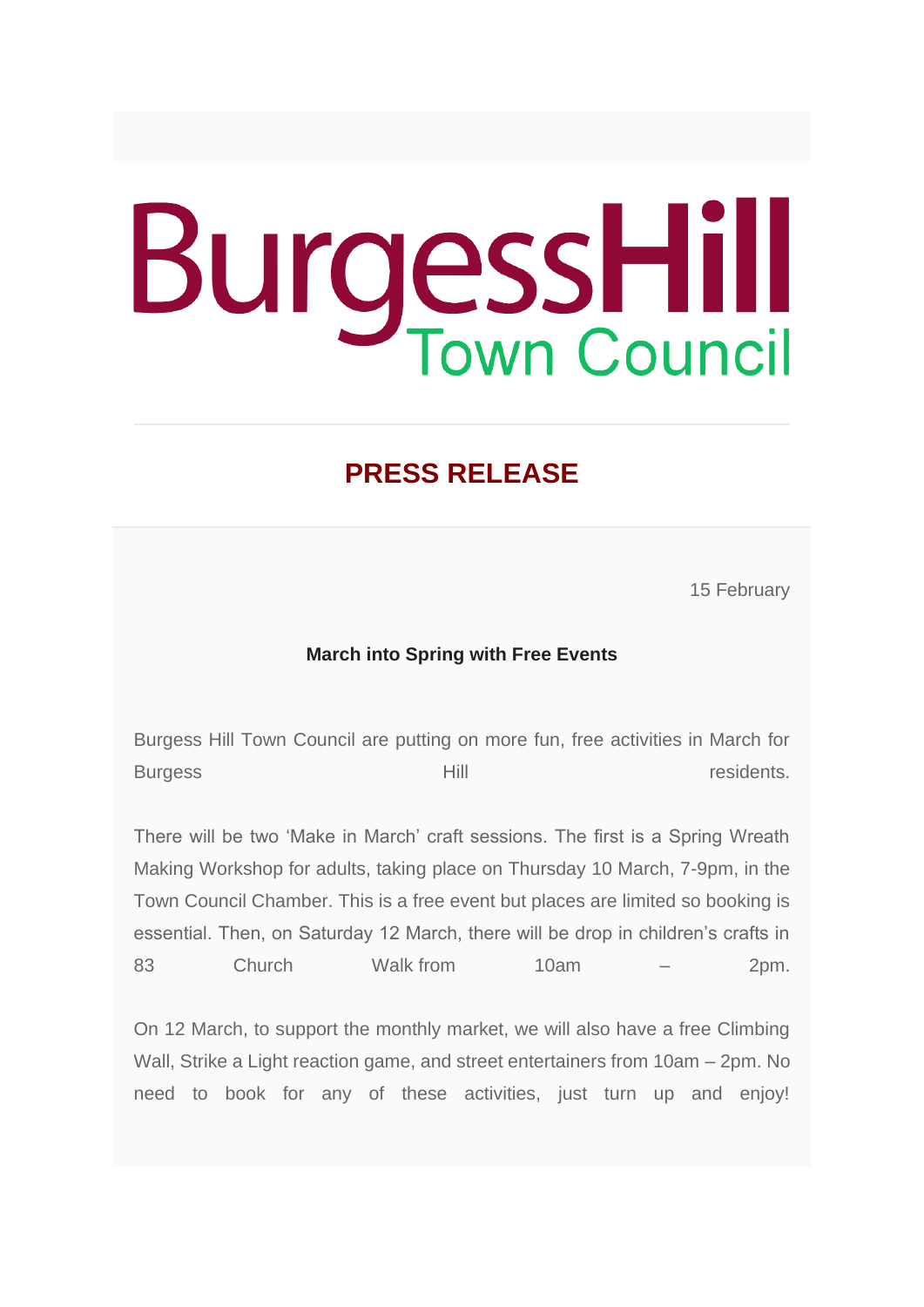These are the final events of our Welcome Back Fund programme of 16 events. The Welcome Back Fund is providing councils across England a share of £56 million from the European Regional Development Fund to support the safe return to high streets and help build back better from the pandemic.

For more information keep an eye on our website, [www.burgesshil.gov.uk](http://www.burgesshil.gov.uk/), and social media - @BurgessHillTownCouncil on Facebook and Instagram, @BurgessHillTC on Twitter.



For further information contact [communityteam@burgesshill.gov.uk](mailto:communityteam@burgesshill.gov.uk), or call 01444 238206